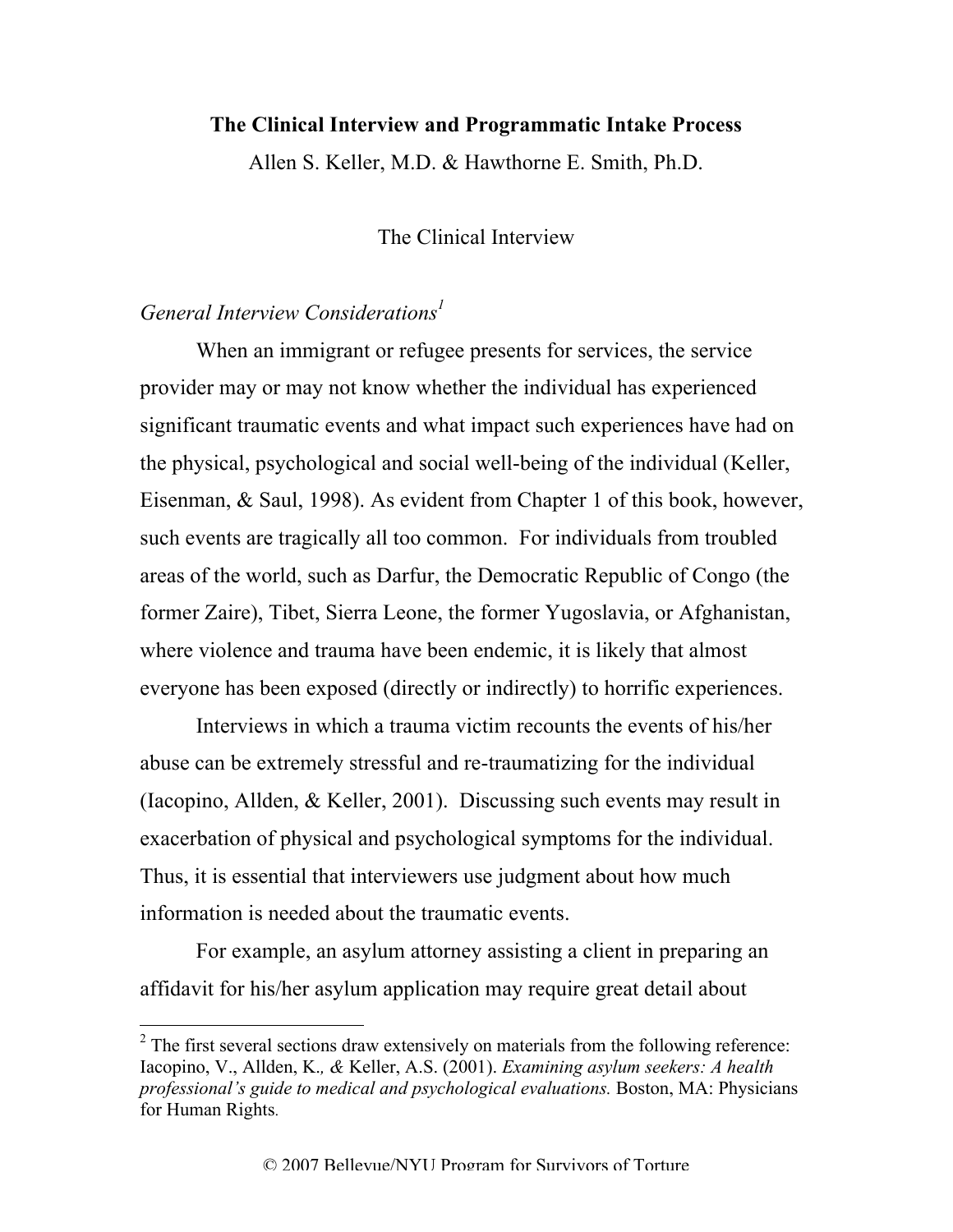traumatic events experienced. Even here, however, there can be limits on how much detail is required, for example in the case of someone who was repeatedly tortured or raped, it is not necessary, nor perhaps appropriate to try and elicit all of the details about every single episode. Conversely, a primary care physician conducting an initial evaluation with a refugee or individual already granted asylum may not require the same level of detail. Some information, however, about why an individual had to leave their country and what traumatic events were experienced is still useful. In the examination of KH, the Tibetan woman described at the beginning of Chapter 1, her history of torture and abuse was certainly relevant to addressing her back pain.

When interviewing immigrants and refugees who may have suffered traumatic events, it is important to give them a sense of control over what they do or do not wish to share. Even if it is important to learn more about traumatic events, it may take several visits to establish a rapport and elicit a history of the traumatic events.

Every effort should be made to accommodate any preference the client may have regarding the gender of the clinician and the interpreter. In certain cultures, or situations, such as when an individual has experienced sexual assault, gender issues may be of even greater importance (Briere & Scott, 2006).

Listening to accounts of torture/trauma can be very stressful for interviewers as well (see Chapter 13). Awareness of secondary trauma and taking steps to prevent this is important in continuing to be able to work effectively with refugees and torture survivors.

In eliciting a trauma history, it is important to appreciate that there is great variability in the manner in which survivors of torture/trauma conduct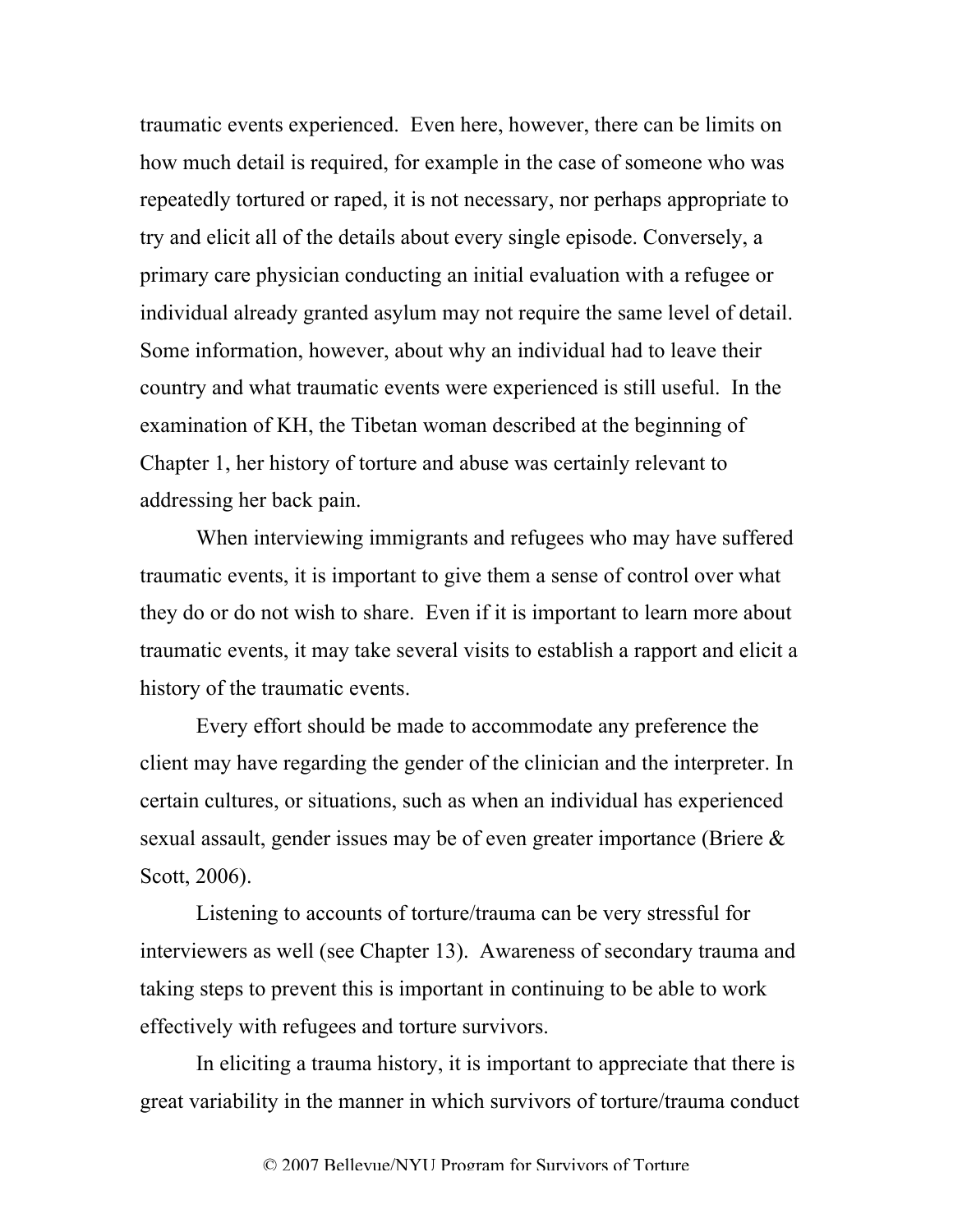themselves in interviews and in recounting the events of their abuse. For example, some survivors will react with great emotion and frequently become tearful. Others will appear extremely calm or detached, describing the events as if this had happened to someone else. There is also variability with regards to the degree of physical and psychological symptoms or consequences which a survivor of torture or refugee trauma will manifest (Iacopino et al., 2001).

Additionally, there is often variability in the amount and detail of information which an individual will recall with regards to the events of the trauma (Weinstein, Fucetola, & Mollica, 2001). This is often the case when an individual was subjected to repeated episodes of torture/abuse. The events of a particular episode may begin to blur. Individuals may have been detained under conditions in which they lose a sense of time and/or place. For example, individuals may have been kept blindfolded or held in solitary confinement in a dark cell, or reduced to a very weakened and confused state as a result of being deprived of food, water, or sleep.

## *Preparation for the Interview*

In preparation for the interview, it is useful to review available background documents/information, such as notes from service providers in the client's native country or the client's asylum application, if these are available. Adequate time should be set aside for conducting interviews, particularly if an interpreter is required. One should also try to anticipate, and when possible, address possible barriers to effective communication. Barriers to communication can drastically influence the value and process of an interview (Iacopino et al., 2001). Possible barriers to communication include: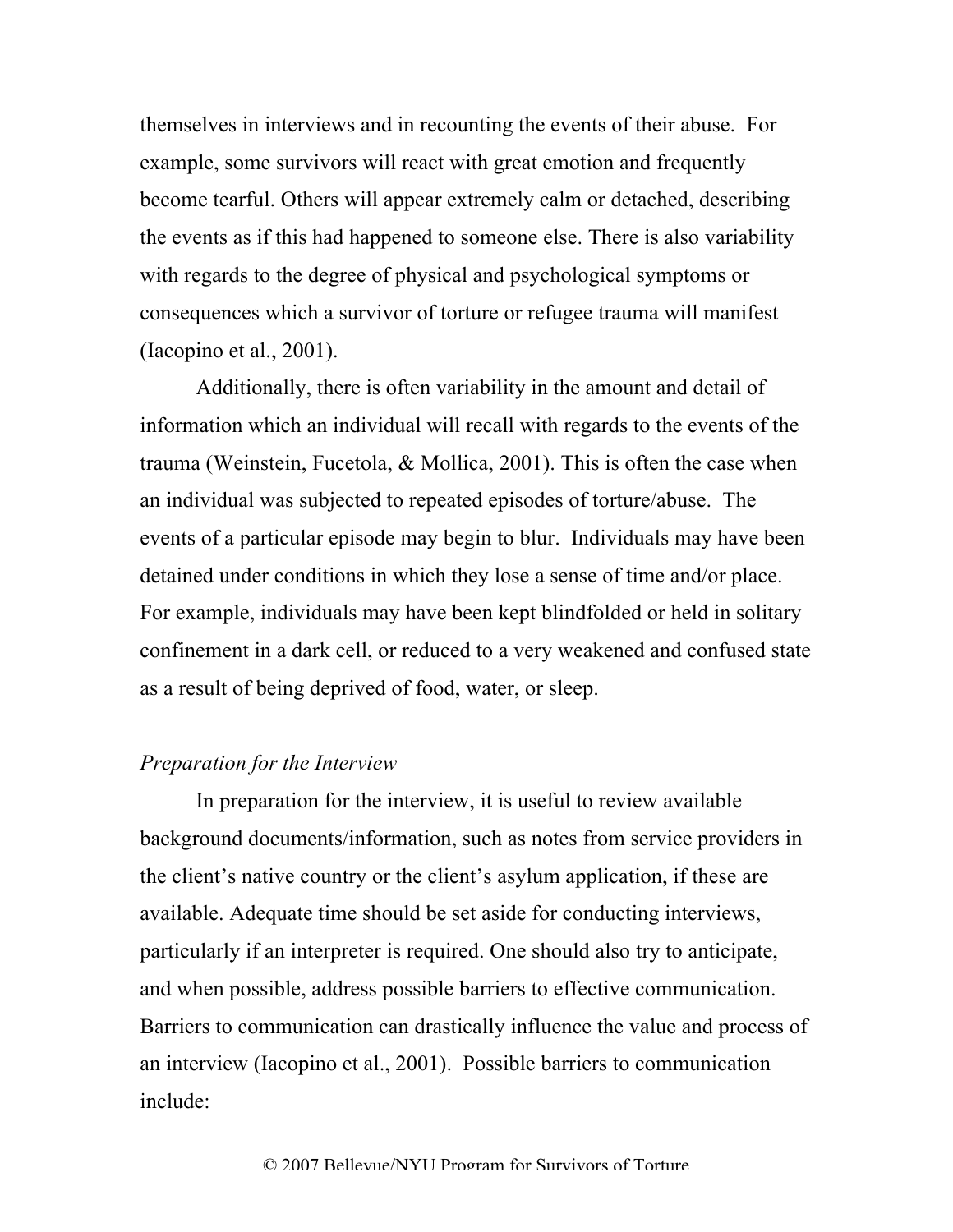1. Environmental barriers, such as a lack of privacy, excessive noise, an uncomfortable interview setting, interruptions in the interview, inadequate time for interview.

2. Physical barriers, such as pain or other discomfort the individual may be experiencing as a result of his/her abuse or unrelated medical problems. For example, musculoskeletal pain, physical symptoms such as sweating or palpitations the client might experience as a result of emotional reactions, difficulty sitting for prolonged periods, fatigue, sensory deficits such as blindness or deafness.

3. Psychological barriers, such as fear/anxiety, mental health disorders such as depression, post-traumatic stress disorder or cognitive deficits, and

4. Socio-cultural barriers, such as the gender of the interviewer (particularly important with victims of sexual assault), cultural/racial differences between the interviewer and the client, and language issues, including appropriateness and accuracy of interpreter.

## *Conducting the Interview*

While there are a variety of specific reasons for conducting interviews with torture survivors and refugees, three broad tasks of the interview to consider are information gathering, emotion handling and providing information. Regardless of the purpose of the interview it is important to pay attention that all three of these tasks are addressed during the course of the interview.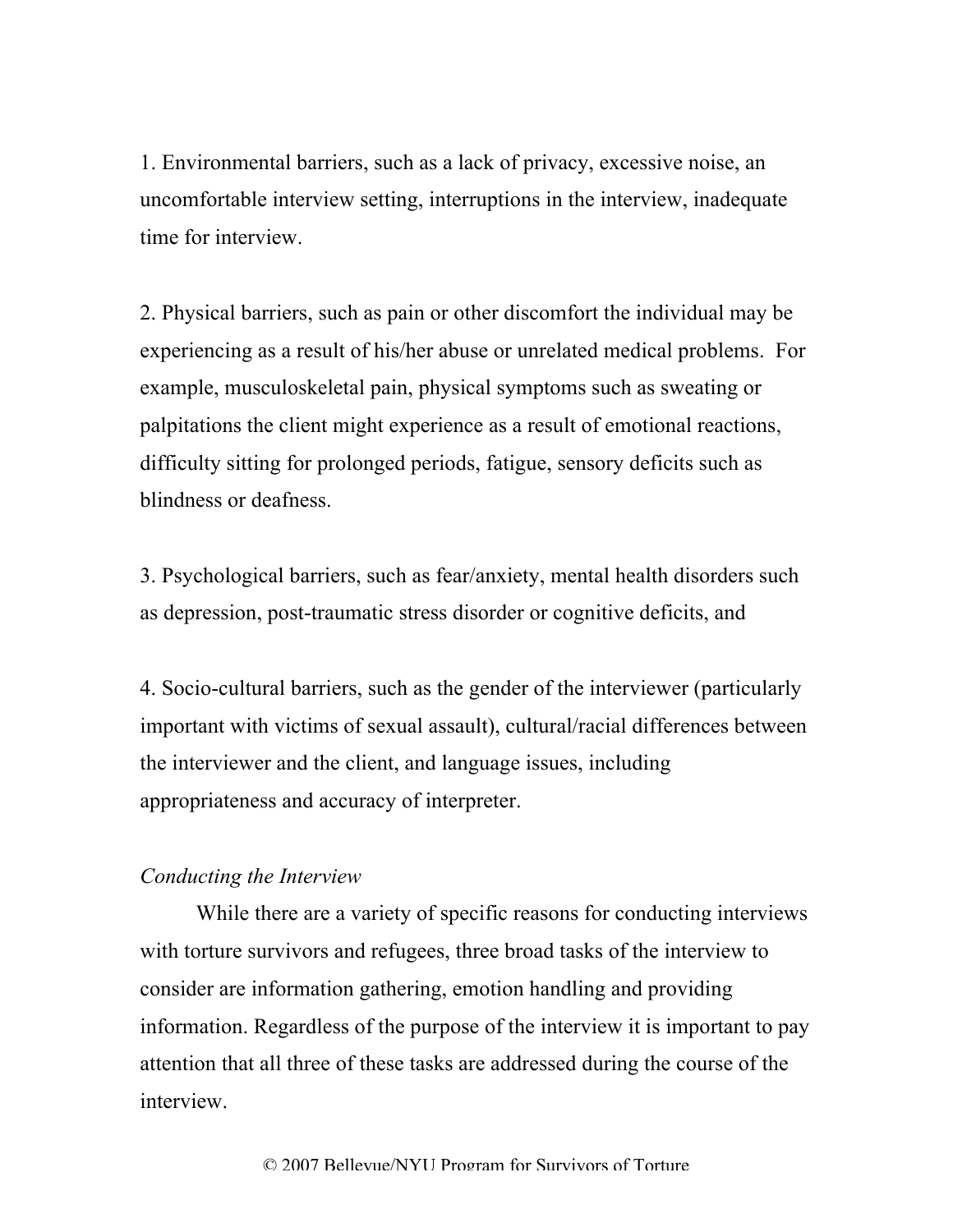Establishing rapport with a patient/client is essential for obtaining accurate and needed information and being able to move forward with a plan of action. Adequate time should be allowed for the interview. The interview should take place with appropriate privacy. The immediate needs of the patient and any possible barriers to communication should be addressed (see above).

It is important to clarify and perhaps negotiate the purpose of the interview. The service provider may have a specific agenda for what needs to be learned. The client may have different expectations of what they hope to achieve from the interaction. Clarification and appropriate negotiation of the goals should happen up front. Issues regarding time limitations should be clarified as well.

Care providers have a duty to maintain confidentiality of information and to disclose information only with the client's consent. If the individual is cared for by a multidisciplinary team with sharing of information, the client should be informed of this. Any concerns about confidentiality/privacy should be addressed.

Demonstrating genuine interest in the client's culture and engaging him/her as a valuable resource in teaching you about their culture can be an effective means of establishing rapport. Opening the interview in a respectful and courteous manner can set the tone for future interactions. As noted above, addressing issues of safety, confidentiality and trust are essential in effectively gathering information. Detecting and addressing barriers to communication is also important. Explanation of what information is needed and why can be very important. Acknowledgement of the potential difficulties of sharing this information should also be addressed.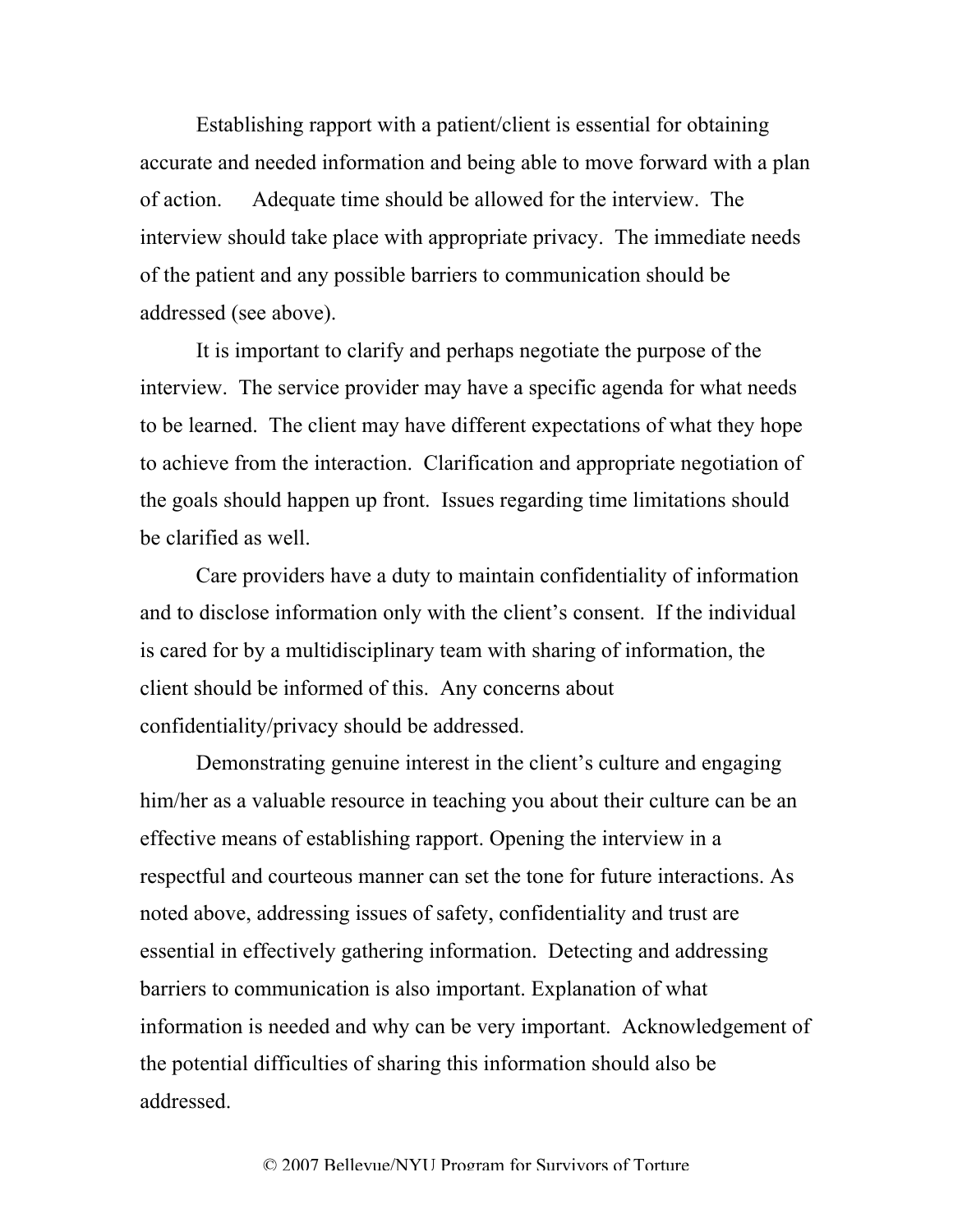If there is a need to obtain a history of traumatic events, there should be an acknowledgement of the potential difficulties and stresses. It is important to appreciate that the interview process of obtaining a trauma history, particularly for a torture survivor, may remind him/her of being interrogated, and thus evoke strong negative feelings toward the clinician, such as fear, helplessness, and anger. Feelings of shame about prior events, or fear of persecution, or guilt about friends/loved ones left behind can generate strong emotions from the individual.

In order to elicit an accurate account of abuse, clinicians must work to create a climate of trust where disclosure of information, perhaps for the first time, is able to occur. Earning trust of individuals who have suffered significant trauma requires effective communication, empathy and honesty. Active listening is essential. This entails a concerted effort to hear the patient and make the patient feel heard.

Whenever possible, one should utilize open-ended questions (example: "Can you tell me about why you needed to leave your country?" "Tell me more about that"). The individual should be allowed to tell his/her story in their own words with as few interruptions as possible. This may result in a more accurate and detailed disclosure of information than moving too quickly to a rapid-fire form of questioning, which, in fact, mimic interrogation. Further details can be elicited with appropriate follow up questions.

Providing the individual with a sense of control over the process (by such methods as informing the individual that they don't have to answer any questions they don't want to, or giving them control over the flow of the interview by allowing them to take periodic breaks), is important (Fabri, 2001). The torture or refugee experience often focuses on loss of control.